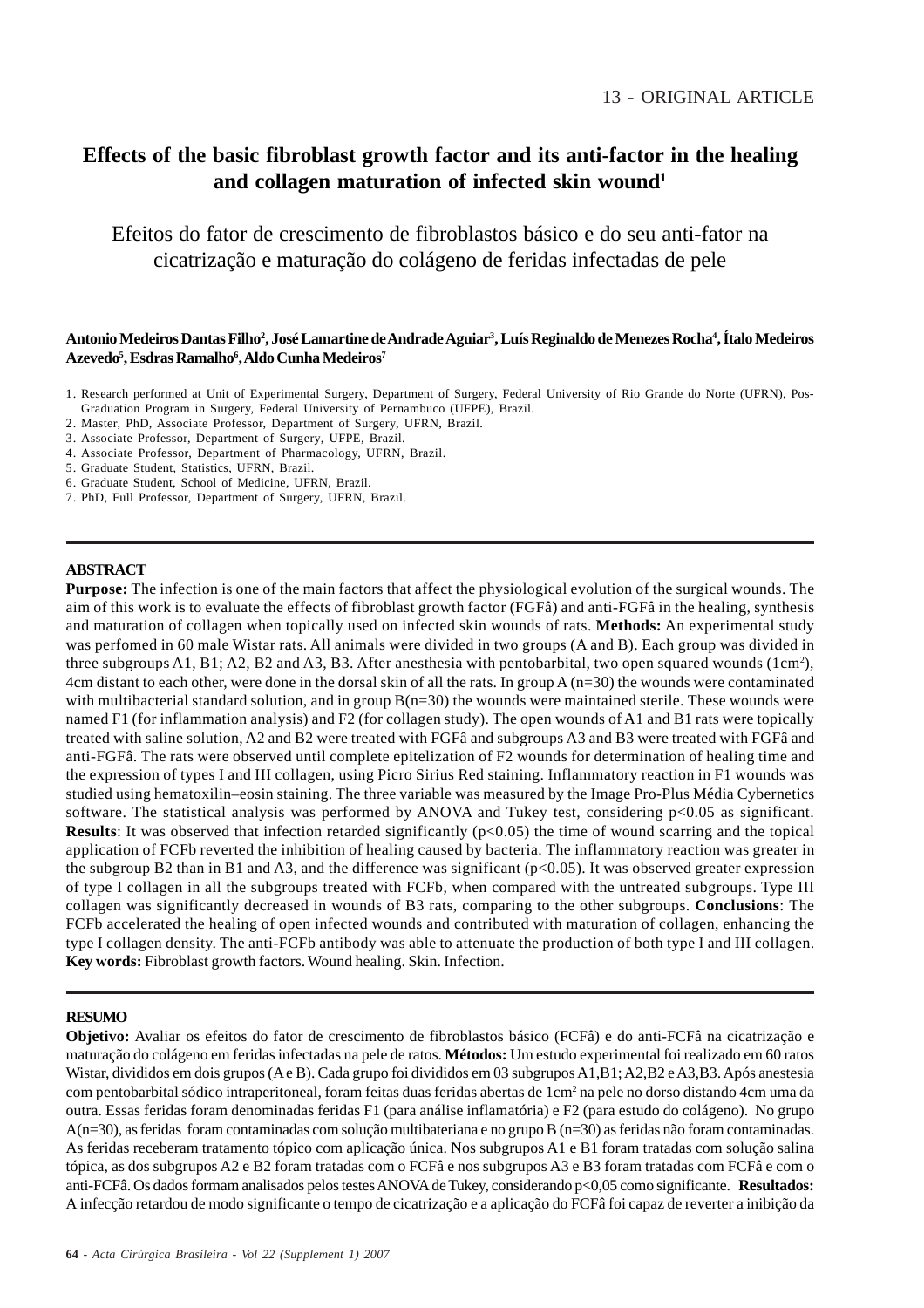cicatrização provocada pela infecção(p<0.05). A resposta inflamatória foi maior nos grupos tratados com o FCFâ, e a aplicação do anti-FCFâ inibiu a reação inflamatória(p<0.05). Houve aumento significante dos colágenos tipo I e III em todos os subgrupos tratados com FCFâ, comparando com os não tratados, sendo a expressão do tipo I mais intensa do que do tipo III (p<0.05). A aplicação do anti-FCFâ inibiu a expressão das moléculas do colágeno. **Conclusões**: O FCFâ foi capaz de acelerar a cicatrização de feridas abertas infectadas e contribui para a maturação do colágeno, ao aumentar a expressão do colágeno tipo I, fenômeno que foi atenuado pela ação do anti-FCFâ.

**Descritores:** Fatores de crescimento de fibroblasto. Fibroblastos. Cicatrização de feridas. Pele. Infecção.

#### **Introduction**

The open surgical wounds heal mainly for two basic mechanisms: contraction of the borders of the wounds and migration of epithelial cells. The contraction reduces the size of the total thickness of the operative wound through centripetal movements of the skin surrounding tissues. Afterwards the capillaries of the wound margins form new vassels, migration of fibroblasts happens and the wound will be fill out<sup>1,2,3</sup>. The contraction of the open wounds depends on the capacity of the fibroblastos to contract and move through the extracelular matrix. The wounds contraction is influenced by many factors, such as: steroids use, diabetes, avitaminosis and infection. The infection is one of the main factors that alter the physiologic evolution of the wound healing<sup>4,5,6</sup>. The bacteria can affect the contraction of the wounds by many mechanisms. Perry and Sutkin et al demonstrated that the bacteria secrete exogen plasminogen activators, and produce proteolitic enzymes that may affect the extracelular matrix, blocking the wound contraction<sup>8</sup>. The bacteria are capable to inhibit the angiogenesis, reducing the two mechanisms of wound contraction<sup>9</sup>. It has been demonstrated that the basic fibroblast growth factor (FGFß) it is capable to revert the effects of the infection on the contraction in open wounds in all of the phases of the healing, through the fibroblasts formation and migration. In spite of reducing the time of healing, some studies demonstrated reduction in wounds strenght. FGFß has been able to improve the healing of incisional and open infected wounds by reducing its healing time, and increasing the DNA synthesis in extracellular matrix, without increasing the tensil strenght $7,10$ . Broadley et al demonstrated that the neutralization of FGFß for a specific anti-body is capable to revert their functions, causing a significant reduction of DNA, proteins and collagen

synthesis, affecting the cytokines function $11$ . In experiments with topical application of FGFß a significant inhibition of the open wounds contraction was observed<sup>12,13</sup>. Medeiros et al, as well as McGee et al, observed that topical application of FGFß in incisional wounds increased significantly the density of collagen and the tensil strength in rats o submitted to infection, steroids use, radiotherapy and imunossupressors $14,15$ . Several studies have demonstrated that FGFß acts in the extracellular matrix stimulating angiogenesis, fibroblast migration, angiogenesis and fibrogenesis, enhancing the tensil strength and reducing the time for infected wounds scaring<sup>3,4,5,6,7,8,9,10</sup>. So, the purpose of the present work was to study the topical effect of FGFß and its anti-factor on infected skin wounds of rats. We evaluated the expression of types I and III collagen, as well as its maturation, the time for wound scaring and the inflammatory reaction in the involved tissues.

#### **Methods**

Sixty Wistar rats weighing 270±23g were used. Animals were provided by the Nucleus of Experimental Surgery of the Federal University of Rio Grande do Norte, Brazil, with the approval of Ethics Committee in Research (Animal Care). The International guidelines for the care and use of laboratory animals were followed throughout the study. The animais were acclimatized to the research laboratory for 7 days before we started the experiments. Rats were housed under controlled illumination (12/12 hours light/dark cycle), humidity (60–70%), and temperature (22°C). The animals were randomly separated in groups and subgroups (Figure 1) and observed in individual cages receiving water and food (Labina-Purina®) *ad libitum*.



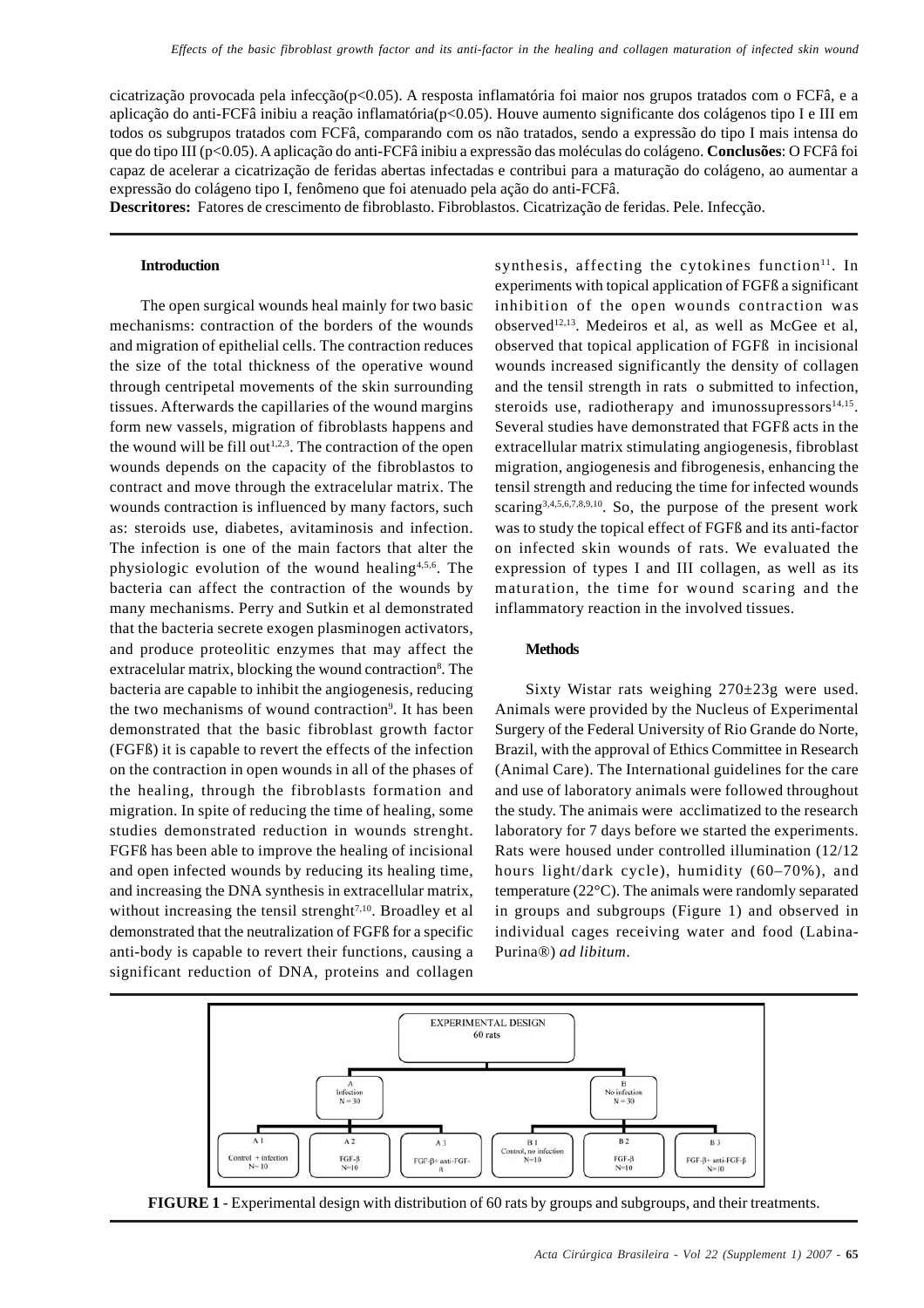After 12 hours of fasting, the rats were anesthetized by intramuscular injection of 30mg/Kg of ketamine and 0,5mg/Kg of xylazine. Afterwards, dorsal skin depilation and anti-sepsis with 1% povidone were performed. The surgical procedures were performed under aseptic conditions. Two open squared wounds  $(1cm<sup>2</sup>)$ , 4cm distant to each other, were done in the dorsal skin of all the rats. These wounds were named W1 (for inflammation analysis) and W2 (for collagen study).

#### *Treatment of wounds*

In group A  $(n=30)$ , immediately after the surgical procedure, the wounds were contaminated with the topical application (figure 2) of multibacterial standard solution (0,1ml of 1g of rats fresh feces and 1ml of saline). In the following day, the infected wounds of the subgroup A1 (n=10) were topically treated with 1 ml of saline solution. The sub-group A2  $(n=10)$  rats wounds were treated with an unique dosis of FGF-ß 10ng diluted in 10ìl of saline (Sigma, USA). In sub-group A3 (n=10) rats, the wounds were topically treated with  $10ng$  of FGF- $\beta$  + anti-FGF- $\beta$  (figure 3). In group B (n=30) rats, the wounds were not contaminated and the same topical treatments were accomplished as described to A.



**FIGURE 2** - Topical application of multibacterial solution on W1 and W2 wounds of group A.



**FIGURE 3** -Topical application of FGFβ.

#### *Histological analysis*

In the eighth postoperative day the W1 wound was ressected and fixed in formaline 10% by 3 days. The biopsies were processed following the routine and stained with hematoxilin and eosin (HE) for histological analysis of the inflammatory reaction. The rats were observed until complete epithelialization of W2 wounds for determination of healing time. Under anesthesia, the wounds were ressected and prepared to measure the expression of types I and III collagen, using Picro Sirius Red (Direct Red 80 from Aldrich Chemical Co, USA) staining and polarized filters. The type I collagen was identified by its thick fibers and compact and dense fibrils, yellow to light red colored. The type III collagen formed green fine fibers with thin fibrils $24$ . The variables were analysed by the optical microscope Olympus B-50 and the quantification of cells, fibers and elements of the inflammatory reaction was performed by the Image Pro-Plus Média Cybernetics software, LP, USA. The statistical analysis was performed by ANOVA, t and Tukey tests, considering p<0.05 as significant.

# **Results**

## *Time for healing*

The healing time of W2 infected wounds of subgroup A1 was 21,5 days; in the subgroup A2, 12,87days, and 20,87 days in the subgroup A3. In the non-infected wounds of subgroup B1 the healing time was 9,70 days, in the subgroup B2 13,50 days, and in the subgroup B3 15,40 days (Table 1). In infected wounds no treated with FGFb (subgroup A1) the healing time was comparable to the A3 rats, whose infected wounds were treated with FGFb and anti-FGFb  $(p>0.05)$ . When the infected wounds were treated with FGFb (subgroup A2) we observed a significant reduction in the healing time, when compared with A1 subgroup ( $p<0.05$ ). The same phenomenon was observed comparing the subgroups B1 and B2, meaning that FGFb remarkably contributed to accelerate the healing. The association of anti-FGFb in infected and no infected wounds, inhibited the beneficial effect of FGFb, as can be observed comparing subgroups A2-A3 and B2-B3 (Table 1).

## *Histology*

The density of inflammatory cells in the subgroup A3, whose infected wounds were treated with FGFb and anti-FGFb, was shorter than that observed in all the other subgroups. The difference was significant when compared the subgroup A3 to A2 and B2 ( $p<0.05$ ). In the wounds treated with FCFb, with and without infection (subgroups A2, B2), the density of fibroblasts contributed to a great density of inflammatory cells. (Table 2). The figures 4, 5 and 6 show histopathological details observed in the laminas of their respective subgroups.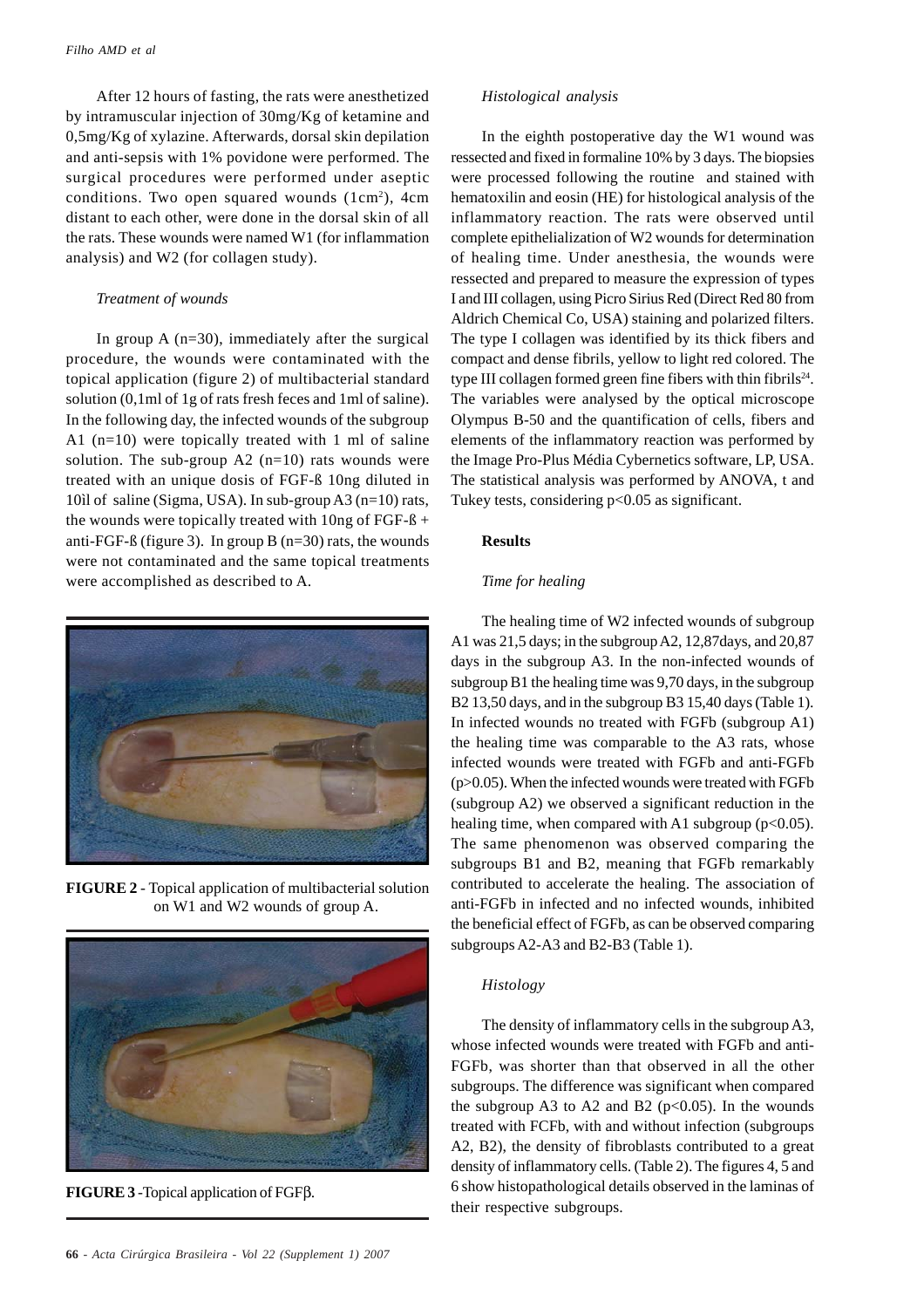# *Qualitative and e quantitative analysis of type I colllagen*

The density of type I collagen of subgroup B2 rats (treated with FGFb) was significantly higher  $(p<0.05)$  than in subgroup B1, using multiple comparisons by the Tukey test (Table 2). The figure 7 displays high density of collagen type I in histological preparation of no infected wound of subgroup B2, that can be compared with the low density

observed in the figure 8 (subgroup A1). When the anti-FGFb was used in the wounds (subgroups A3, B3), the density of the type I collagen had a significant reduction. In the infected wounds, the treatment with FGFb (subgroup A2) contributed to increase the density of the type I collagen, comparing to the control (subgroup A1). However, the differences in the density among those subgroups were not significant  $(p>0,05)$ .

**TABLE 1 -** Expresses the mean of the healing time of the W2 wounds in each subgroup.

| <b>Subgroups</b> | <b>Treatment</b><br><b>Subgroups</b>     | Healing time $(days)*$        |
|------------------|------------------------------------------|-------------------------------|
| A <sub>1</sub>   | Infection, no $FGF\beta$                 | $21,50 \pm 1,60^{\circ}$      |
| A <sub>2</sub>   | Infection + $FGF\beta$                   | $12,87 \pm 0,83^b$            |
| A <sub>3</sub>   | Infection + $FGF^2$ + Anti- $FGF\beta$   | $20,87 \pm 1,64^{\circ}$      |
| B1               | No infection, no $FGF\beta$              | $13,50 \pm 1,18$ <sup>c</sup> |
| <b>B2</b>        | No infection + $FGF\beta$                | $9,70 \pm 1,70^b$             |
| B3               | No Infection + $FGF^2 + Anti - FGF\beta$ | $15,40 \pm 1,50$ <sup>d</sup> |

\*Mean ±standard deviation.

Values identified with the same letter do not differ (p>0,05).

**TABLE 2** - Mean of inflammatory cells and density of types I and III collagen. Histological analysis stained by HE and picro-sirius red, respectively.

| <b>Parameters</b><br><b>Groups and treatment</b> |                                              | INFLAMMATION HE*1              | COLLAGENIII <sup>2</sup>          | COLLAGEN I*2                      |
|--------------------------------------------------|----------------------------------------------|--------------------------------|-----------------------------------|-----------------------------------|
| A <sub>1</sub>                                   | Infection, no $FCF\beta$                     | $398,00 \pm 211,51$            | $153,64 \pm 7,52**$               | $186.97 \pm 12.71$ **             |
| A <sub>2</sub>                                   | Infection + $FCF\beta$                       | $519,87 \pm 122,37$            | $161,62 \pm 8,63$ <sup>a**</sup>  | $193,28 \pm 7,29**$               |
| A <sub>3</sub>                                   | Infecção + $FCF\beta$ + Anti- $FCF\beta$     | $307,37 \pm 102,22^b$          | $139.14 \pm 22.32$ <sup>a**</sup> | $178,69 \pm 29,89**$              |
| <b>B</b> 1                                       | No infection, no $FCF\beta$                  | $354,60 \pm 120,08^{\text{a}}$ | $143,68 \pm 9,03**$               | $169.96 \pm 12.23$ <sup>a**</sup> |
| B <sub>2</sub>                                   | No infection + $FCF\beta$                    | $603,62 \pm 213,17^{ab}$       | $161,29 \pm 7,75**$               | $202,77 \pm 18,77$ <sup>a**</sup> |
| B <sub>3</sub>                                   | No infection + $FCF\beta$ + Anti- $FCF\beta$ | $497,50 \pm 100,64$            | $65,38 \pm 14,92$ <sup>\$**</sup> | $174,25 \pm 19,04**$              |

Mean  $\pm$  standard deviation

\*Values identified with the same letter differ significantly. Tukey test, significance 0.05.

\*\*Significant difference comparing types I and III collagen ( *t* test for pared data).

§ Differ significantly comparing with of subgroups (Tukey test, p<0.05).

1 – Number of inflammatory cells.

2 – Color density (green – red).



**FIGURA 4** - Photomicrography of no infected wound treated with FGFβ (subgroup B2), showing intense inflammatory reaction. H-E, 100x).



**FIGURA 5** - Photomicrography indicating low inflammatory reaction in no infected wound of subgroup B1 rat. H-E, 100x.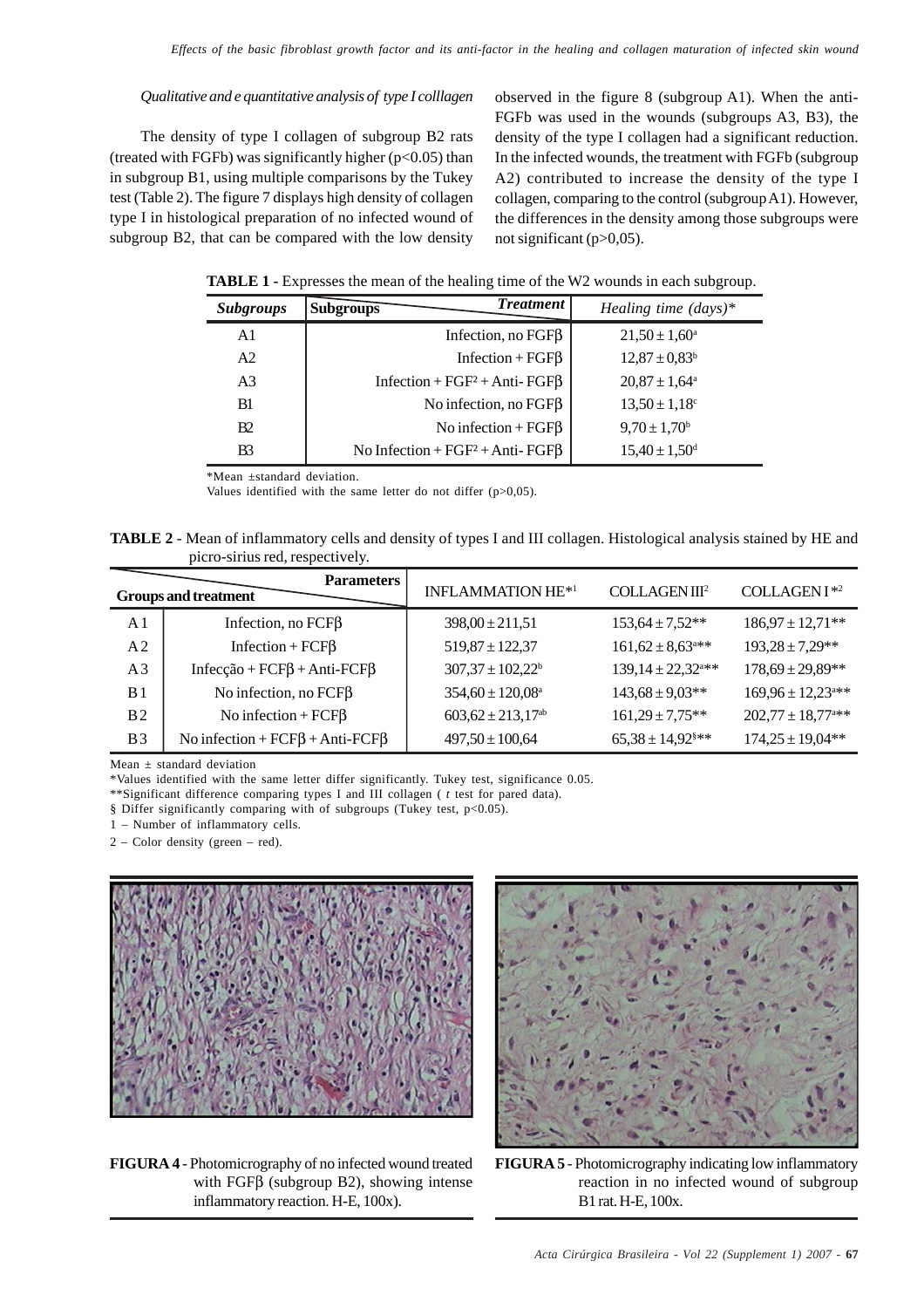

**FIGURE 6 -** Photomicrography of infected wound treated with the type III collagen is observed. FCFβ+anti-FCFβ (subgroup A3). H-E, 100x.

# *Analysis of type III collagen*

Analyzing the expression of the type III collagen, it was observed that FGFb didn't stimulate its production in infected and no infected wounds, when compared with the controls (p>0.05). The treatment of wounds with anti-FCFß reduced significantly the density of type III collagen when those subgroups were compared with the wounds (A2, B2) treated with FCF $\beta$  (p<0.05). The expression of the collagen type I was always significantly greater than the observed in type III collagen of all the other subgroups (Table 2). The figure 9 demonstrates the low density of type III collagen in infected wound of the subgroup B3, where rare green fibers are seen. In figures 10 (subgroup A1), 11 (of the subgroup A3) and 12 (subgroup B2), a high density of



**FIGURE 7** - Photomicrography of infected wound of subgroup B2, treated with FCFβ. A high density of type I collagen (red color) is observed. (picro-sirius red, 200X).



**FIGURE 9** - Photomicrography of no infected wound of subgrupo B3 rat. Low density of type III collagen (green collor). Picro-sirius red, 200x.



**FIGURE 8** - Photomicrography of no infected wound of subgroup A1, showing low density of type I collagen. (picro-sirius red, 200x).



**FIGURE 10** - High density of type III collagen (green) in no infected wound of subgroup A1 rat. Picrosirius red, 200x.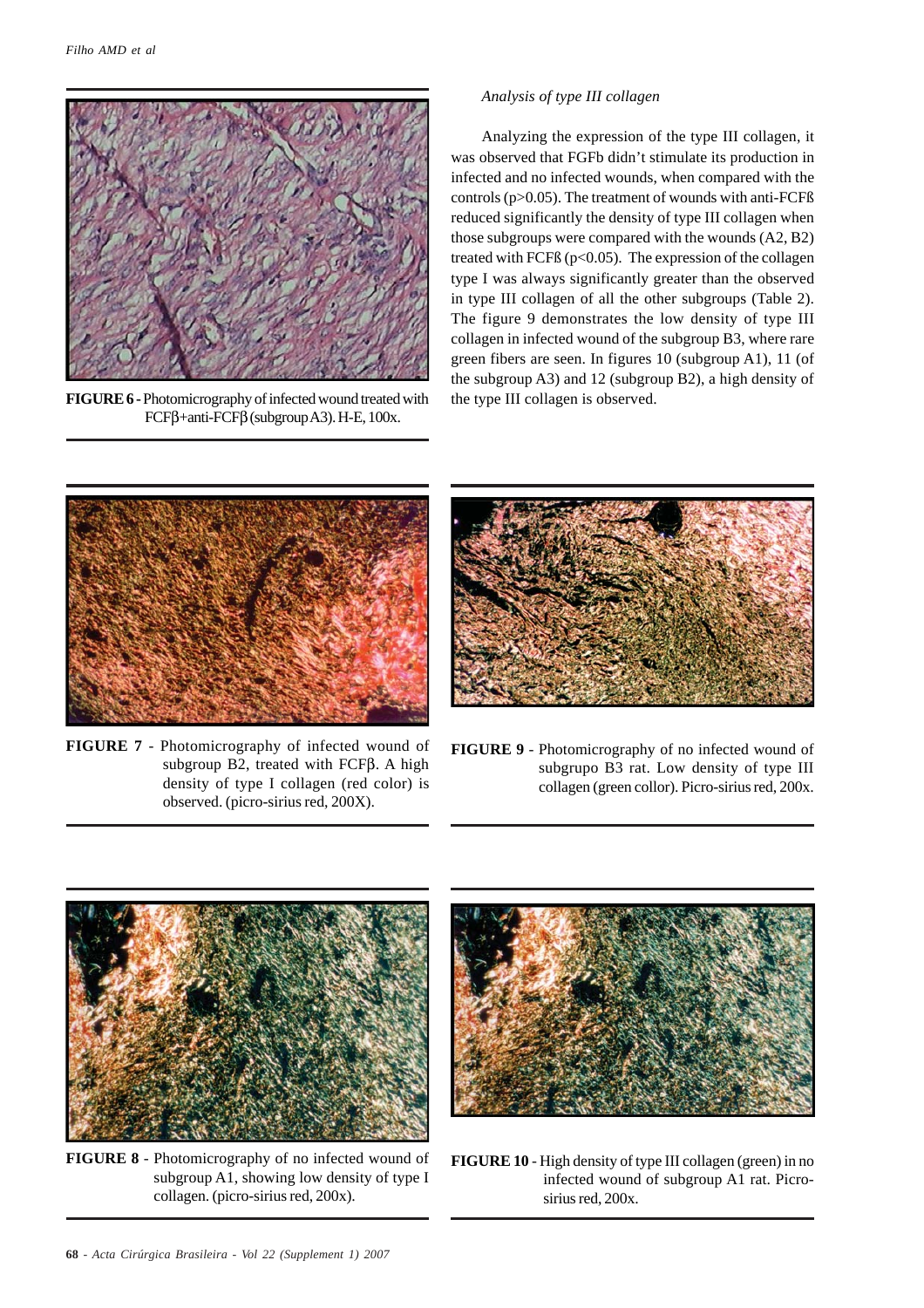

**FIGURE 11 -** Photomicrography of infected wound treated with FCFβ+anti-FCFβ, subgroup A3. A high density of type III collagen is shown. (picrosirius red, 200x).



**FIGURE 12** - Photomicrography of no infected wound treated with FCFβ (subgroup B2). A high density of type III collagen is shown (picrosirius red, 200x).

#### **Discussion**

Injury to the skin initiates a cascade of events including inflammation, new tissue formation, and tissue remodeling, which finally lead to reconstruction of the wounded area<sup>16,17</sup>. The repair process is initiated immediately after injury by the release of various growth factors, cytokines, and low-molecular weight compounds from the serum of injured blood vessels and from degranulating platelets. Disruption of blood vessels also leads to the formation of the blood clot, which is composed of cross-linked fibrin, and of extracellular matrix proteins such as fibronectin, tenascin, and thrombospondin<sup>16,17,18</sup>. The healing is an important phenomenon of the surgical treatment, and involves resistance of the sutured tissues, esthetics and recovery of function. In the management of skin wounds these aspects are essencial<sup>1,2,3,4</sup>. The experimental surgical model used in this work allowed the analysis of the effects of FGFb on inflammation and on expression of types I and III collagen using the histochemical method with picrosirius red staining, exposed to polarized light<sup>25,26</sup>. Multiple studies have demonstrated a beneficial effect of many growth factors, e.g., platelet-derived growth factors (PDGFs), fibroblast growth factors (FGFs), and granulocyte-macrophage colony stimulating factor (GM-CSF) on the healing process, both in animal models and also in patients suffering from different types of wound healing disorders and infection<sup>27,28,29,30,31</sup>. Using an only dosis of 10µg/ml, they observed a reduction in the healing time. In the same way, Hayward et al revealed that chronic burns benefit with the topical application of FGFb (100µg/ ml)<sup>7</sup>. The results of the present work revealed that the infection affects the healing time delaying the scaring of the open wounds, as seen in infected ones with no topical treatment with FGFb, where the mean healing time was of 21,5 days. When the infected wounds were topically treated with FGFb, the mean healing time was 12,8 days. The exact biological mechanisms involving FGFs is controversial. The roles of endogenous growth factors in the healing response have been only partially elucidated. However, in vivo functions of many growth factors remain largely unconfirmed. The FGFs have a broad mitogenic spectrum. They stimulate proliferation of various cells of mesodermal, ectodermal, and also endodermal origin. In addition to their mitogenic effects, FGFs also regulate migration and differentiation of their target cells, and FGFs have been shown to be cytoprotective and to support cell survival under stress conditions<sup>32,33</sup>. Numerous in vivo effects of FGFs have been demonstrated, which suggest a role of these growth factors in wound repair. In particular, FGFb was shown to stimulate angiogenesis in various assay systems $34$ . Furthermore, FGFs are mitogenic for several cell types present at the wound site, including fibroblasts and keratinocytes<sup>27</sup>. Thus FGFs are clear candidates for contributing to the wound healing response, and this hypothesis has been corroborated by a number of studies where their local application stimulated tissue repair<sup>35</sup>. Mcgee et al and Slavin et al observed acceleration of wound healing time in diabetic rats, in chorticosteroid use and in infected wounds with an isolated topical application of FGFß. They observed increase in angiogenesis, fibroblasts proliferation and great deposition of collagen, comparing with controls<sup>15,23</sup>. In clinical studies, it was made the topical use of FGFß in chronic peptic ulcers, in decubitus ulcers and in ocular lesions. The authors observed reduction in healing time and significant deposition of collagen in wounds<sup>21,24</sup>. Medeiros et al observed that the topical application of a single dose FGFß in sutured skin wounds of rats stimulated the lymphocytes and fibroblasts proliferation, increased the collagen synthesis and tensil strength of wounds<sup>14</sup>. However, Stenberg et al, using a similar experimental design of the present work, demonstrated that FGFß enhances infected wounds, but does not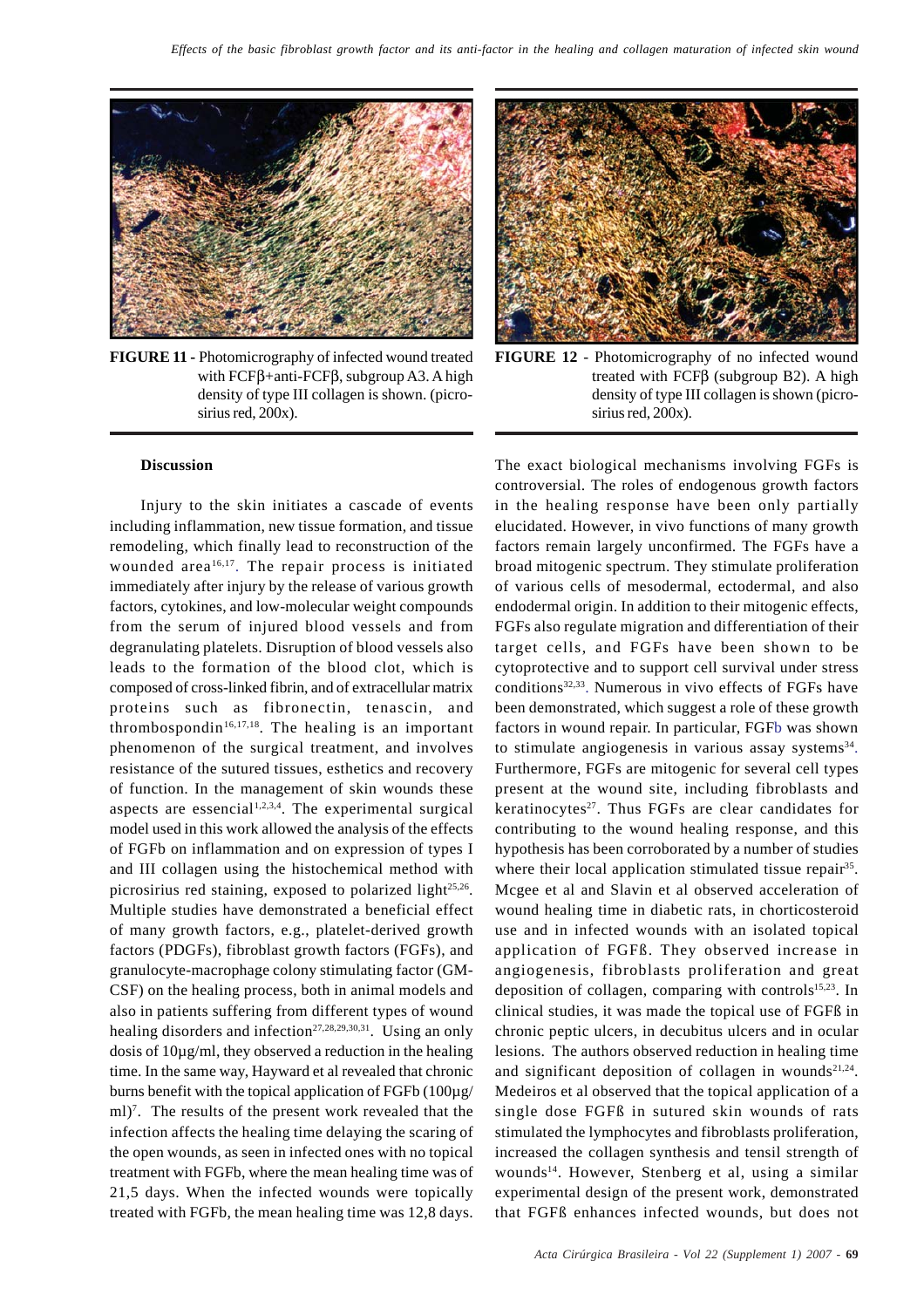increase tensil strength $10$ . The collagen fibers are important components of the extracelular matrix, responsible for the tensil resistance of the wounds $3,5,12$ . The role of FGF in wound repair was finally clarified when FGF null mice were used for wound healing studies. When they were challenged by full-thickness excisional wounding, they showed delayed healing<sup>35</sup>. In addition to a retardation in the rate of reepithelialization, mice null for FGF2 showed reduced collagen deposition at the wound site, and they had thicker scabs<sup>35</sup>. The tensil strength of operative wounds depends on some factors, such as the collagen level and the thickness and organization of their fibers<sup>1</sup>. It was demonstrated in the present work that the topical application of FGFß stimulated the deposition of types I and III collagen as observed in other studies $14,15$ . The concomitant use of FGFß and anti-FGFß antibody in open infected and clean wounds inhibited the collagen synthesis. To provide functional evidence for a role of FGF in wound repair, Broadley et al<sup>11</sup> used a neutralizing polyclonal antibody that was raised against human FGF. They incorporated the purified IgG into sponge disk, and the disks were then implanted subcutaneously under ventral panniculus carnosus of rats. The continuous release of the antibody caused a striking reduction in cellularity and vascularization compared with the granulation tissue formed in the control IgG sponges. In addition, DNA, protein, and collagen levels in the anti-FGF sponges were reduced by 25–35% relative to control at day 7 after implantation. This study strongly suggested an important role of endogenous FGF in wound repair. The application of FCFß increased the global synthesis of the collagen, in higher intensity the type I than type III collagen. This finding must have contributed strongly to the maturation of collagen corroborated by several studies 2,3,4,7,12,14,15,36,37,38,39,40,41.

## **Conclusion**

The topical treatment with FCFb influenced the evolution of infected and clean skin wounds of rats. The healing time was accelerated, the inflammatory reaction was favorable as well as the deposition of I and III collagen. The antibody anti-FCFb neutralized the FCFb effects.

### **References**

- 1. Herndon D, Hayward P, Ratan R, Barrow R. Growth hormones and factors in surgical patients. Adv Surgery. 1992; 25: 65-97.
- 2. Cromack D, Porras-Reyes B, Mustoe T. Currents concepts in wound healing: growth factor and macrophage interaction. J Trauma. 1990;30:129-33.
- 3. Abercombie M Flint MH, James DW. Wound contraction in relation to collagen formation in scorbutic guinea pigs. J Embriol Expl Morph. 1956; 4: 167-73.
- 4. Mcgrath MH, Simon RH. Wound geometry and kinetics of wound contraction. Plast Reconstr Surg. 1983;1:66-72.
- 5. Ehrlick HP, Grislis G, Hunt TK. Evidence for the envolviment of microtubules in wound contraction. Am J Surg 1977;133: 703-6.
- 6. Skalli O, Gabbiani G. The biology ofthe myofibroblast relationship to wound contraction and fibrocontractive diseases. In; R A F Clark, PM Henson. The molecular and cellular biology of wound repair 1988; New York: Plenum, chap. 17, 373-402.
- 7. Hayward P, Hokanson J, Heggrs J. Fibroblast growth factor reserves the bacterial retardation of wound contraction. Am J Surg. 1992; 163:288-93.
- 8. Perry AW, Sutkin HS, Gottlieb LD. Skin graft survival-The bacterial answear. Ann Plast Surg. 1989; 22:479- 83.
- 9. Peacock JR E E. A cicatrização e os cuidados com as feridas. In: Schwartz, Seymour I, Shires G, T, Frank S C. Princípios de Cirurgia. 5.ed. Rio de Janeiro: Editora Guanabara Koogan, 1991.Cap. 8, p. 251-271.
- 10. Stenberg BD, Phillips LG, Hokanson JA. Effect of bfgf on the inhibition of contraction caused by bacteria. J Surg Res. 1999; 50: 47-50.
- 11. Broadley KN, Aquino AM, Woodward SC, Buckley-Sturrock A, Sato Y, Rifkin DB, Davidson JM. Monospecific antibodies implicate basic fibroblast growth factor in normal wound repair. Lab Invest. 1989; 61: 571–5.
- 12. Ono I, Tateshita T, Inoue M. The collagen matrix containing basic fibroblast growth factor on wound contraction. J Biomed Master Res. 1999; 48:251-71.
- 13. Kamamoto F, Paggiaro AO, Rodas A. A wound contraction experimental model for studing keloides and wound healing modulators. Artif Org. 2003; 27:701-5.
- 14. Medeiros AC, Dantas Filho AM, FP Lima et al. Efeitos do fator de crescimento de fibroblastos na cicatrização da pele de ratos. Anais Fac Med Univ Fed Pernambuco. 2001; 46:78-82.
- 15. McGee G, Davdson J, Bukley A. Recombinant basic fibroblast growth factor accelerates wound healing. J Surg Res. 1988; 45:145-53.
- 16. Clark RAF. Wound repair. Overview and general considerations. In: The Molecular and Cellular Biology of Wound Repair (2nd ed.), edited by Clark RAF. New York: Plenum, 1996, p. 3–50.
- 17. Martin P. Wound healing aiming for perfect skin regeneration. Science 276: 75–81, 1997
- 18. Clark RAF. Regulation of fibroplasia in cutaneous wound repair. Am J Med Sci. 1993; 306: 42–8.
- 19. Fiddes J, Hebda P, Hayward P. Preclinical woundhealing studies with recombinant human basic